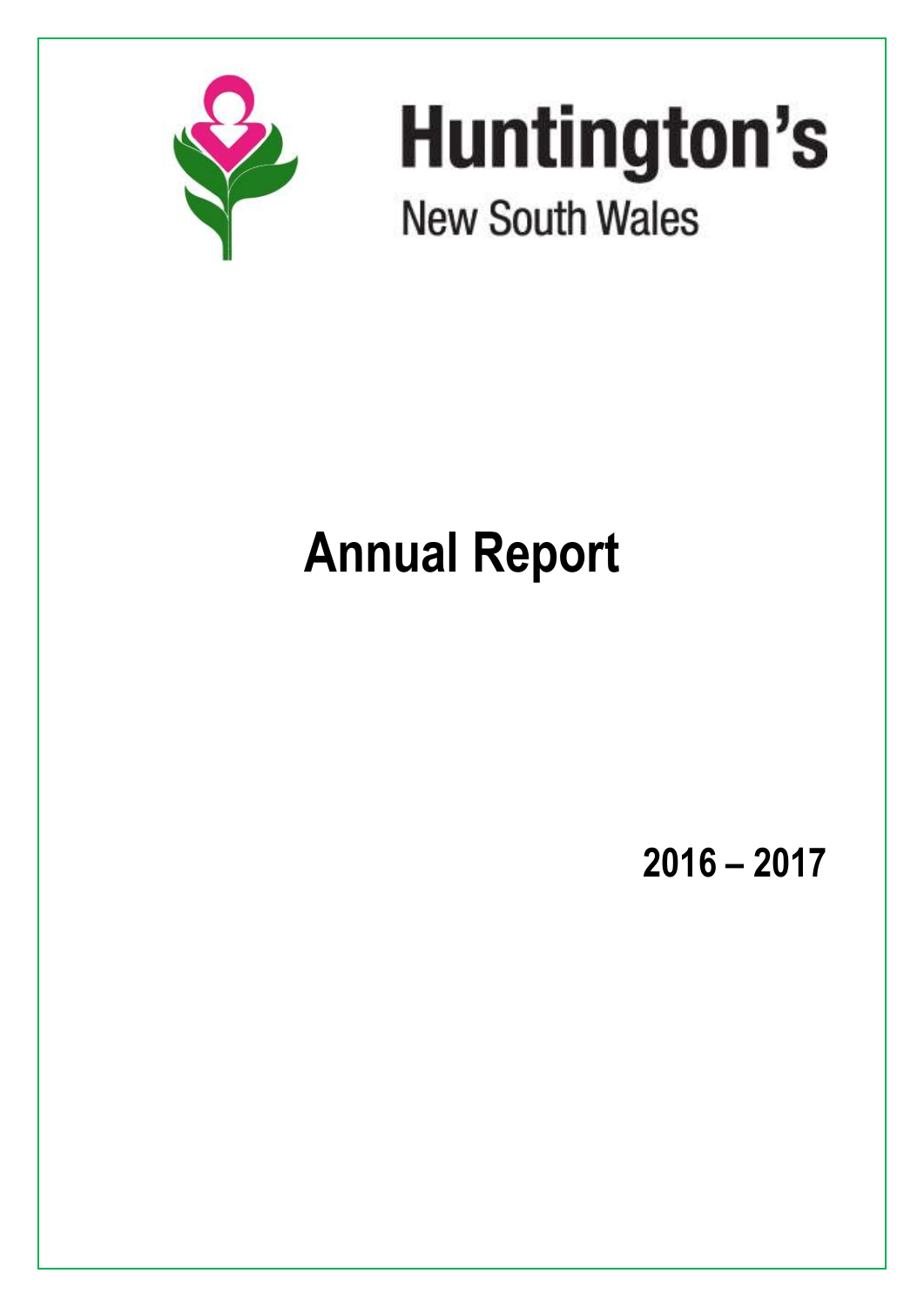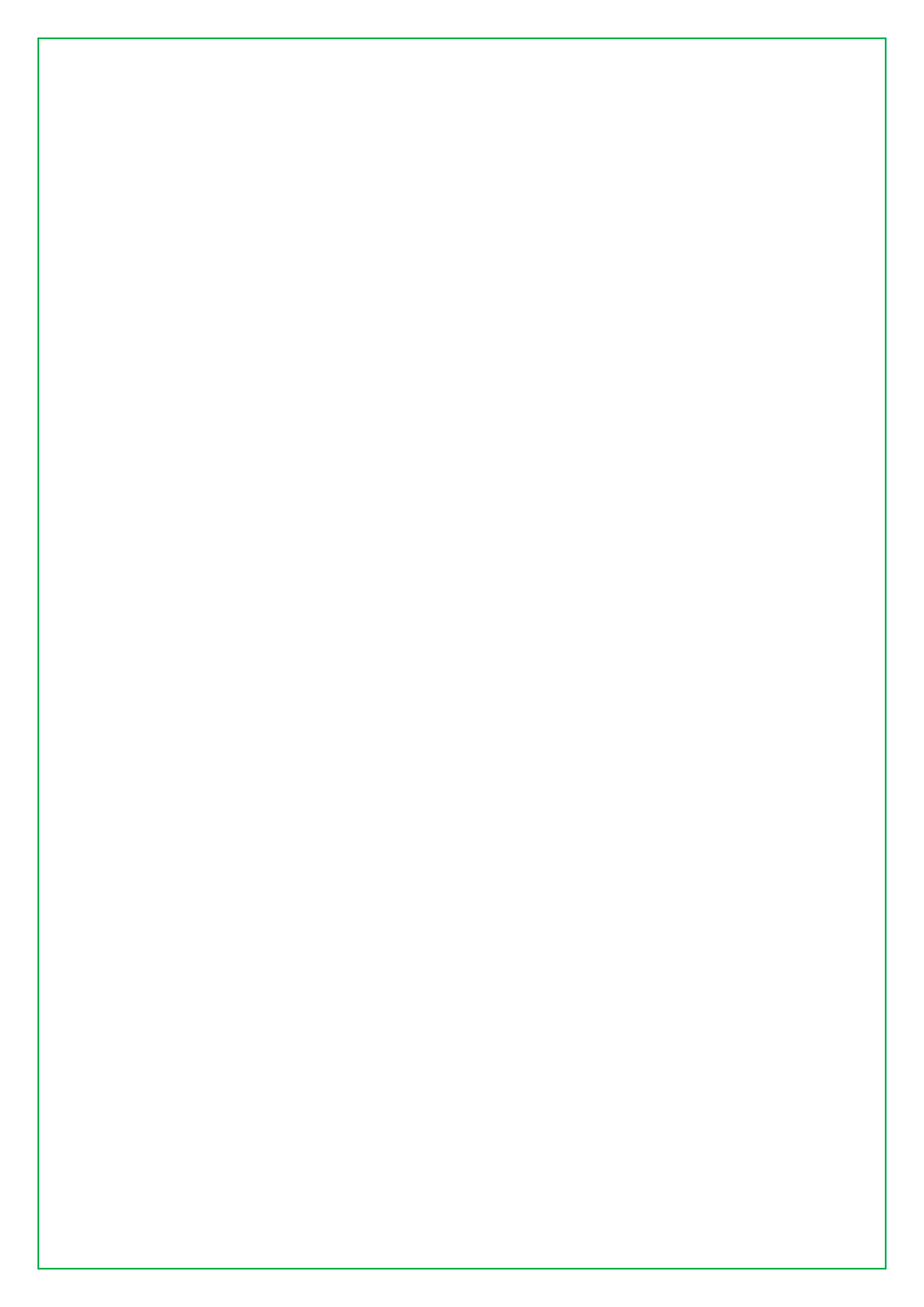# **Australian Huntington's Disease Association (NSW) Inc**

# **Trading as Huntington's NSW**

| Registered Office:     | 21 Chatham Road, West Ryde NSW 2114 Australia<br>Telephone: 02 9874 9777<br>Telephone (International): + 61 2 9874 9777<br>Email: info@huntingtonsnsw.org.au<br>Website: www.huntingtonsnsw.org.au |
|------------------------|----------------------------------------------------------------------------------------------------------------------------------------------------------------------------------------------------|
| Postal Address:        | Post Office Box 178, West Ryde NSW 1685 Australia                                                                                                                                                  |
| Bankers:               | Commonwealth Bank of Australia, Sydney NSW<br>St George Bank Limited, Kogarah NSW                                                                                                                  |
| Auditor:               | <b>Thomas GLC Chartered Accountants</b><br>PO Box 1563 Hornsby NSW 1635                                                                                                                            |
| Other Information:     | Australian Business Number (ABN) 54 571 730 306                                                                                                                                                    |
|                        | Endorsed as a deductible gift recipient and income tax exempt<br>charitable entity; registered for GST                                                                                             |
|                        | Incorporated in NSW, 1993 Registered No. Y16575-09                                                                                                                                                 |
|                        | Authority to Fundraise in NSW Number CFN13153                                                                                                                                                      |
|                        | Licence for Conducting Charitable Collections in the ACT Number<br>19000322                                                                                                                        |
| <b>Public Officer:</b> | Robyn Kapp OAM                                                                                                                                                                                     |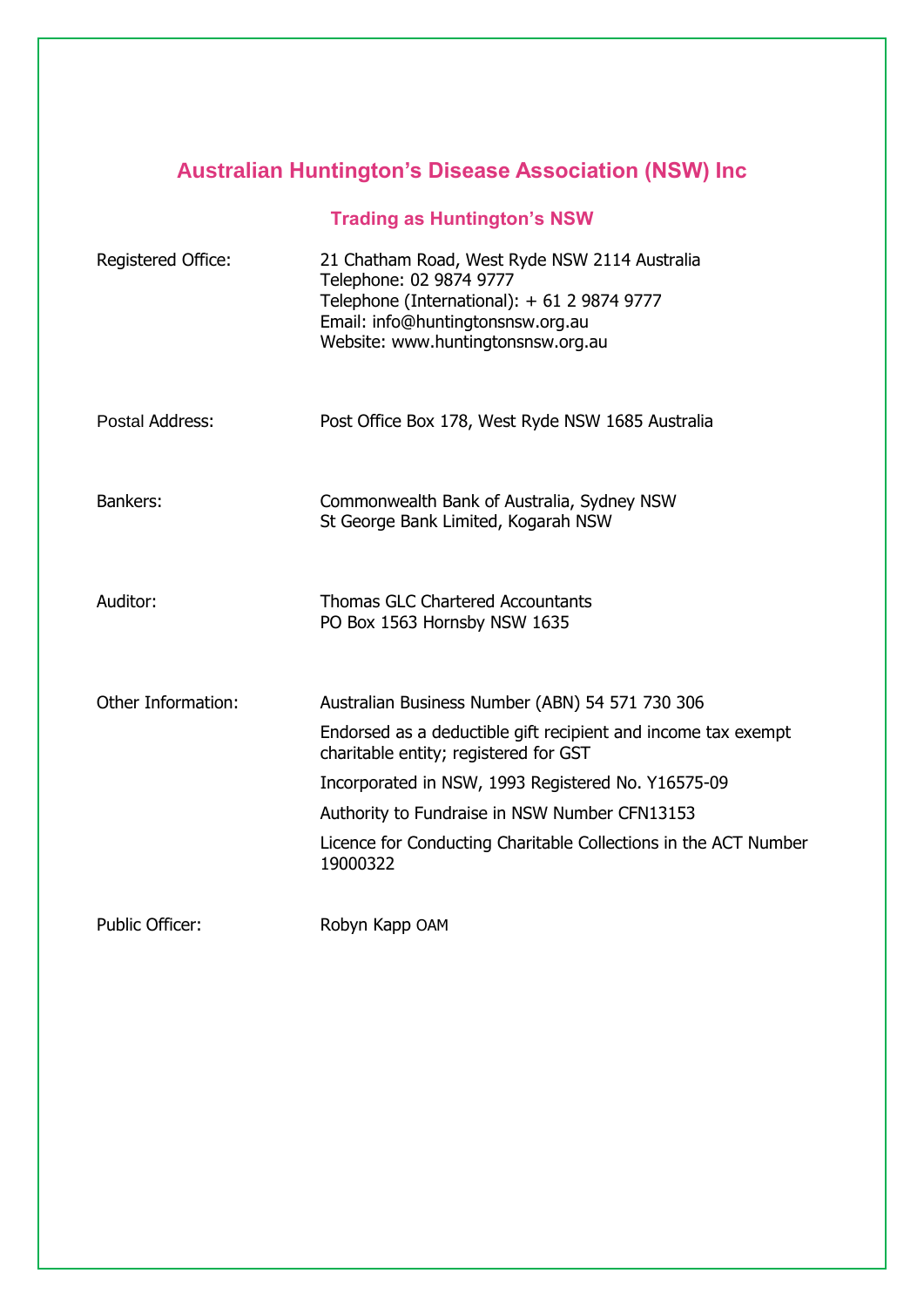# **Board Members**

The board members of the Association who held a position during the financial year 2016/2017 were:

President: Brian Rumbold Secretary: Therese Alting Board members: Richard Bobbitt

Vice President: Deborah Cockrell Treasurer: Stephen Guthrie Katy Clymo Felicity O'Neil (resigned 22<sup>nd</sup> August 2017)

# **Association Staff**

The members of staff employed by the Association during the 2016/2017 financial year were:

Executive Officer: Robyn Kapp OAM Administration Officer: Stewart Swales Programs Officer **Amanda Dickey** Rural Family Support Worker: Julie Leto

Youth Liaison Worker: Amy Hale (commenced 14<sup>th</sup> February 2017)

# **Our Mission**

The energies and resources of the Association are directed towards satisfying the needs of people with or at risk for Huntington's Disease and their families in NSW and the ACT by providing and/or facilitating delivery of a range of quality services.

# **Our Philosophy**

The philosophy underlying all our services encompasses the principle that people with Huntington's Disease and their families are individuals with equal value to all other members of Australian society, with the right to treatment and care by knowledgeable professionals and care givers, the right to appropriate support services and the right to have the best quality of life possible.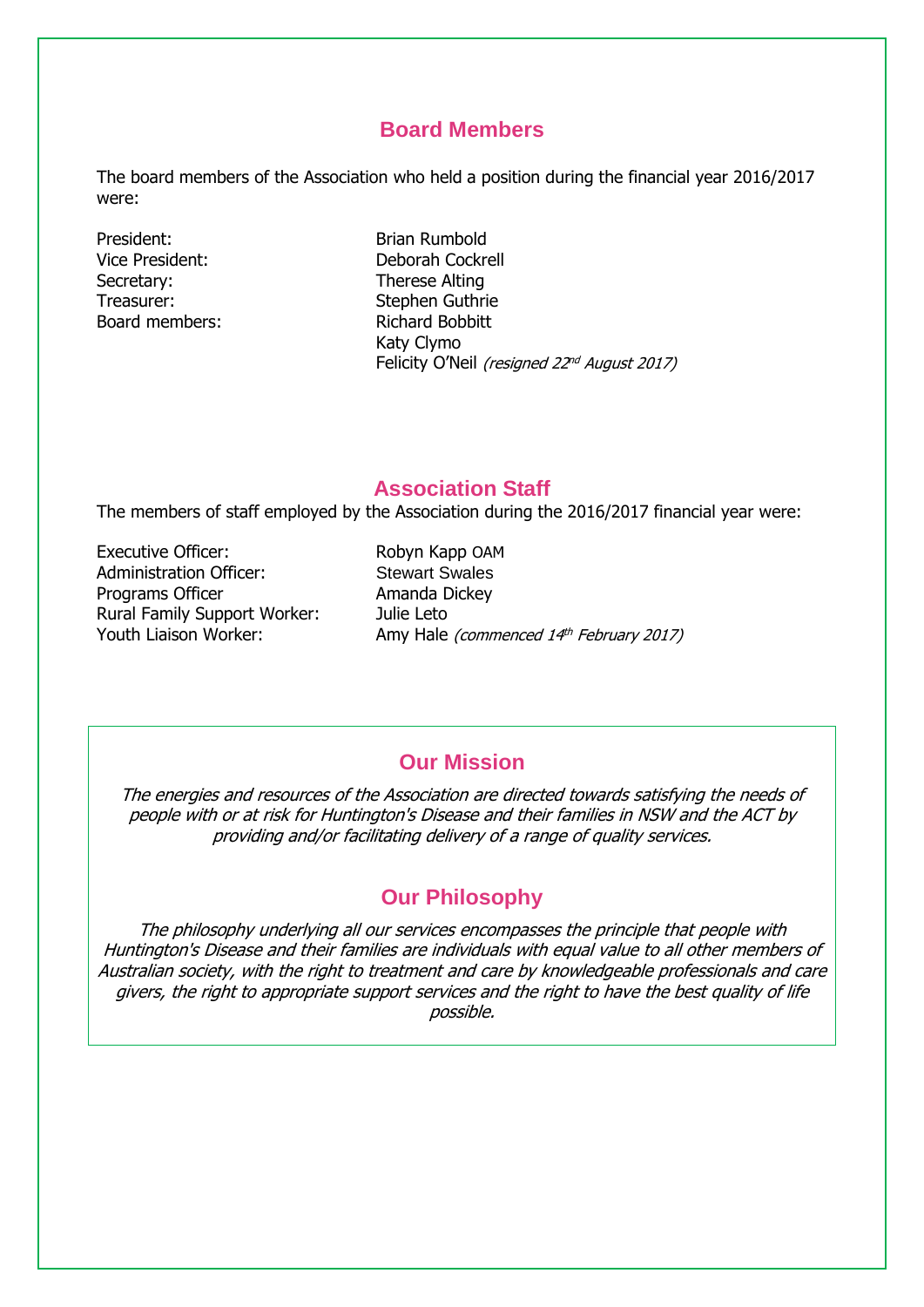# **President's Report**

The Board thanks the staff for its commitment over the last year. First, thank you to Robyn, our Executive Officer, who, week after week, goes above and beyond what is strictly necessary to serve and represent the HD community. She has displayed remarkable dedication to furthering the awareness of HD, advocating for services and championing the HD Service at Westmead, and encouraging the staff in serving clients and the community.

As we look across the activities and events we are running, sponsoring or supporting, there's evidence that we are finding ways to engage more people than in the recent past in social clubs and support groups. Thanks to Amanda for the work she has been putting in to build our activities and encourage more people to take part. I know many people are really thankful that these group activities are available and we want to build on this area.

We began our Youth program at the start of 2017 – HD Youth Connection. We've welcomed Amy as our Youth Worker, and she has done an amazing job designing the service, and getting it up-and-running as she has become involved with families and young people wanting support. We started the service on the back of fundraising in the last couple of years. This year's fundraising has helped secure the service for the next couple of years—we get no special funding for HDYC, so the support of the community has been vital in making this happen.

In the background, Stewart has kept our administrative systems ticking over. However, his volunteering and the extra contributions he has made to Association events—particularly fundraising activities—has been phenomenal.

Fundraising has been amazing over the last three months. Pauline put an incredible amount of work into the preparations for Walk4Hope in September. It's getting harder and harder to raise charity funds today, but the HD community—including family and friends, plus many professionals and workers from the Health sector—gave great support. Highlights included the Redhead Challenge in Orange and the Australian Doctors Orchestra concert—in which the HD Service's Associate Professor Clement Loy added style and finesse to the oboes.

Year-to-date we have a combination of donations and fundraising of around \$179,000. The ADO concert has contributed around \$60,000 to this—a quite remarkable result from a remarkable event.

We face challenges in the coming year. Our grant from the NSW Government for the Rural Carers Support program will end on June 30. We are in a competitive tendering process to gain further funding so we can keep supporting people in regional and rural areas, but the nature of what we are able to do will change—and what that service will look like will depend on the funding we can secure—if not from the Government then from other sources. In the meantime, Julie continues to provide support to many rural families who, I know, depend on this service when dealing with their challenging—and often changing—circumstances.

I want to acknowledge retiring Board member, Richard Bobbitt. Richard has been on the Board for over twenty years and has served as both President and Treasurer. He has been committed to the Association and, as a Board member, has advocated passionately for the needs of the HD community. We will miss his wisdom on the Board. Thank you also to Felicity O'Neil who has strongly represented the ACT HD community on the Board over the past three years.

The Board again thanks the Association's members for their support, and we look forward to serving the HD community in the coming year.

Brian Rumbold President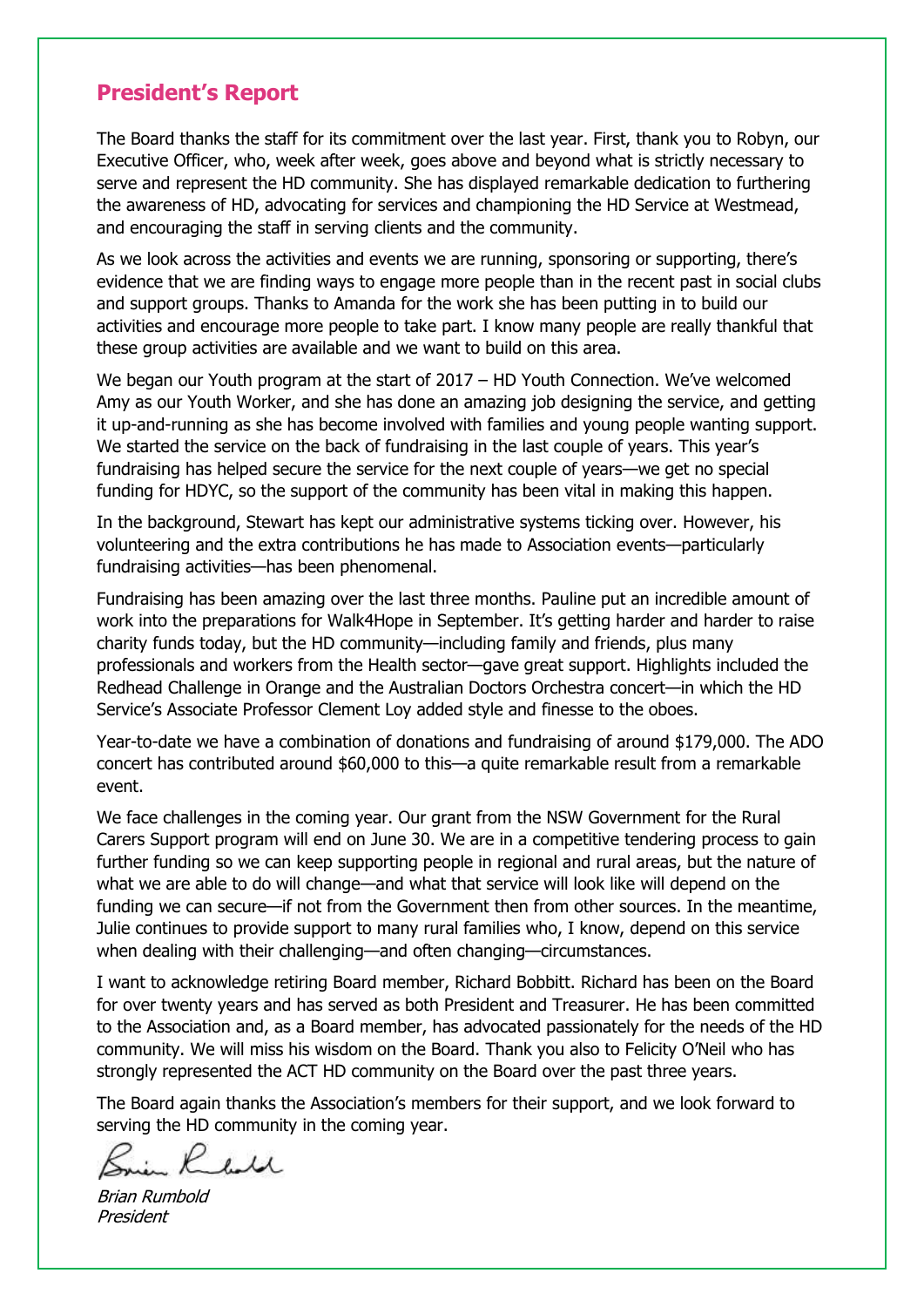# **Executive Officer's Report**

As I write this report the sounds of laughter and chatter are drifting through our offices – it's a Tuesday and the Social Club is in full swing. This has been an activity of the Association since the mid-1980s. Similarly, our annual Holiday Camp has been running for over thirty years. These programs do not necessarily attract large numbers nevertheless they continue to play a very important role in the lives of people with Huntington's disease who are still living in the community. It's not easy persuading people to attend initially however over the years the huge majority have settled in well, thoroughly enjoyed themselves and have been eager to keep coming. It is vital that these programs continue and that we endeavour to find ways to encourage more people to attend so that they might reap the benefit of improving the quality of their lives.

The 1980s also saw Fiona Richards commence work as a Social Worker at Lidcombe Hospital and the beginning of a career and life dedicated to families impacted by Huntington's disease. Fiona was the inaugural Social Worker for the Huntington's Clinic which began at Lidcombe in 1982. In 1990 she transferred to The Children's Hospital at Camperdown to undertake the position of Social Worker and Co-ordinator for the Predictive Testing Program for HD. After 35 years of diligent service Fiona has decided to retire. Her commitment to ensuring that people undergoing predictive testing for HD in NSW receive the highest possible quality of care is to be applauded. I, personally, would like to thank Fiona for her professionalism, compassion and friendship. It has been a pleasure working with her for over three decades.

Our more recently established programs – the Rural Outreach Service, MyVoice Art Fellowship, Fundraising and the Youth Program are flourishing. This is, without doubt, due to the commitment and dedication of our staff. My sincere thanks go to Amanda, Pauline, Julie and Amy for their hard work and enthusiasm. Special thanks must also go to Stewart for holding us all together with his administration and technology skills.

I would also like to thank the Board for their involvement and contributions under the superb leadership of our President, Brian Rumbold. Their willingness to serve is very much appreciated and their diligence to governance is respected. I, too, would like to thank Richard Bobbitt for his many years of service to the Association.

I honestly believe that augurs well for Huntington's families throughout NSW and the ACT. We are moving into 2018 with an energetic and committed team of both Staff and Board who are committed to delivering a high quality service to our HD community.

Rough Kapp

Robyn Kapp OAM Executive Officer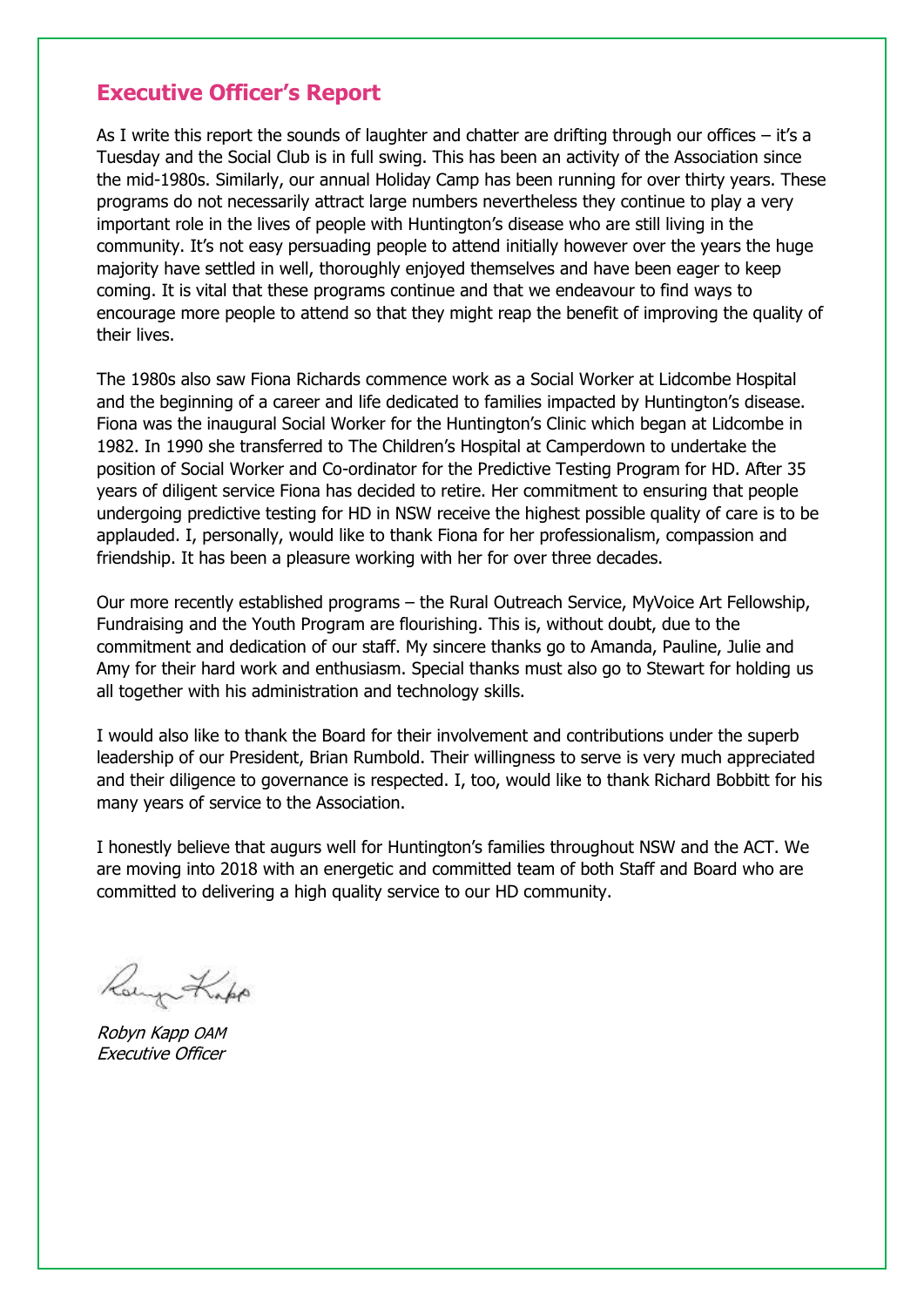# **Social and Support Programs**

# **Social club**

Our Social club welcomed another new member into their fortnightly hang-out. This program is for adults in the early stages of HD, and is designed to alleviate the social isolation that is experienced with having HD. In a social setting our people enjoy a friendly meal, card and board games, trivia, footy tipping, indoor games like: bowls, quoits, darts, bowling; and creative arts. Unfortunately, at the end of December, the Heartmoves exercise program ceased as the YMCA found it unsustainable. We are exploring new avenues of partnership to re-establish an exercise program tailored to our community.

A brief partnership was formed with the S.E.A.T Project, which is the construction of an ordinary stool to encourage teamwork, problem solving, and connection. The build was a mix of confusion, frustration, laughter and satisfaction all rolled into one. Working with the bamboo SEAT itself allowed each person the opportunity to realise they can still create something with



their own hands… an art that is often lost due to HD. In designing the SEAT decoration, we had the privilege of listening to their stories of life, family, travel, likes, dislikes, talents, and memories; revealing their true personalities. The decoration saw all this represented on the SEATs and then the SEAT was gifted to family members to be celebrated and displayed in their homes.

# **Holiday camp - Cars, Dogs & Drumming**

A small group of campers, in the early stages of HD, tripped away with us to meet and enjoy the company of people like themselves; while their families appreciate a well-earned rest. This year we also offered HD families the opportunity to try out the camp. Locals dropped in for the day to join in with the activities or took time to visit a relative.

So what did our campers do? Well, they devoured yummy home-styled cooking and relaxed in the tranquil bush setting, but they were keener to have some fun! Even when the weather turned dark our daily activities did not disappoint; there was something for everybody! We warmed up with lake-side walks, porcelain painting, Easter egg making, croquet, card and board games, tenpin bowling, trivia, quoits, and lots of laughs.

Our car enthusiasts loved venturing out to the car museum, where hours were spent drooling over and posing with some classics. Our masterminds even planned on ways to liberate these beauties into the hands of more worthy owners; us J!

These gangster dreams were toned down with a visit from some special guests Bella and Gracie, therapy dogs from Delta Society. Their gentle nature allowed for petting, patting and cuddling at will, which then prompted our campers to smile and share stories about their own furry friends.

On the flip-side, our primal beings were unleashed through Craig's DrumAbility program (Kids on Congas). Drumming is a wonderful experience that everyone can and should attempt! It transformed our quiet campers into animated musicians and conductors, for that moment they lost any personal hang-ups; it was jaw dropping.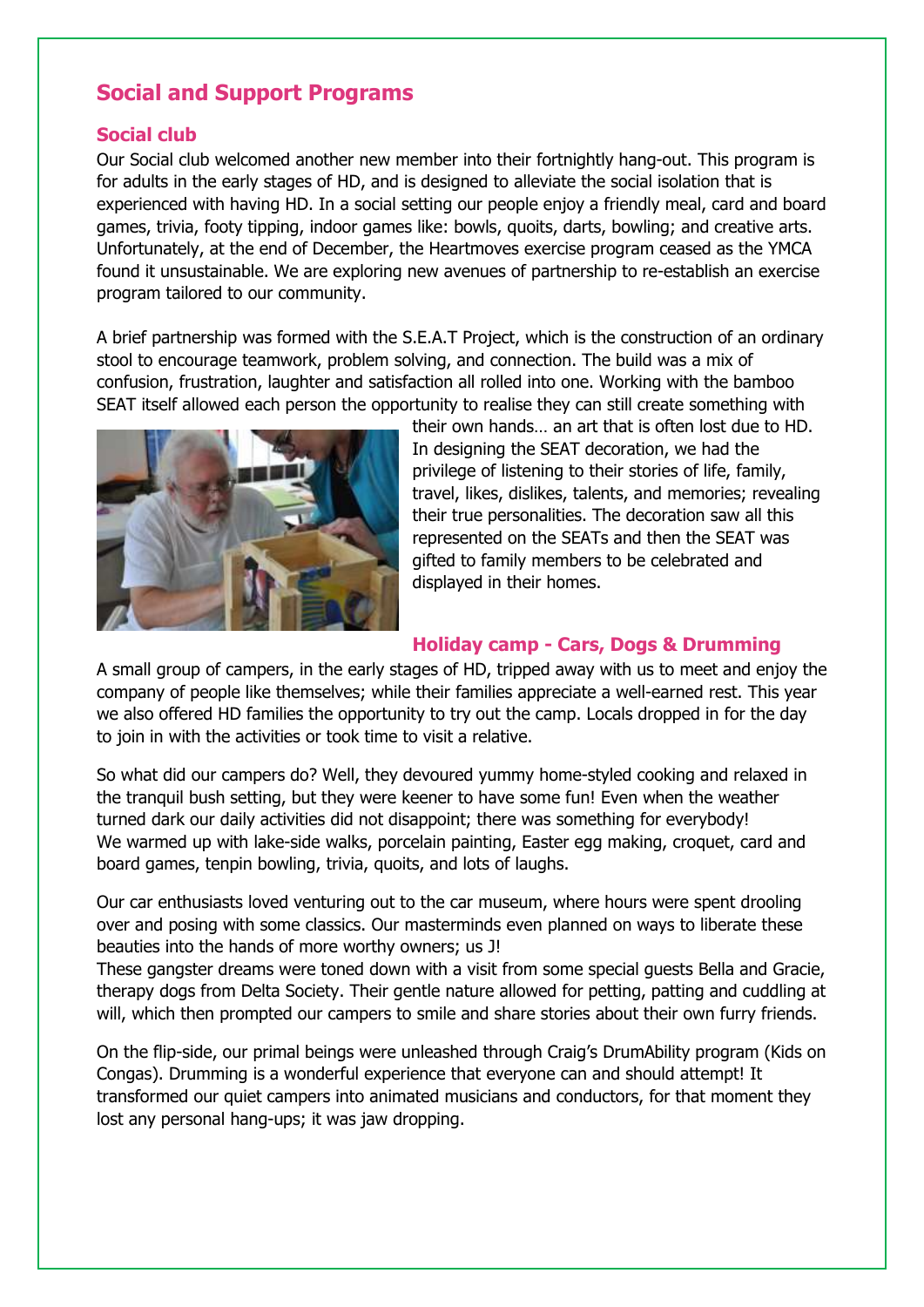#### **'MyVoice' art fellowship**

Creative beings inhabit Elsie Court Cottage. Every fortnight a wonderful group of people come



together in a social setting to discover their inner creative artist. Yes, people share in their common HD experiences, but here they are able to safely explore the person that they are through drawing, painting, poetry, storytelling, laughter and play. Our people have not only crafted beautiful artworks, they have found a fresh way to communicate and formed new friendships and support. Their motto is "Don't worry we are here!" and this represents this unique experience.

Thanks to Stephen Dernocoure, our art facilitator, for

making every meeting an adventure into remembering whom we truly are.

# **Central Coast Support (self-managed)**

This tight-knit group embarked on a new direction this year. They decided to trial coffee chats, have more social gatherings and meet formally every 3 months. It's been quite evident over the years, how helpful carers and family members find talking to and sharing with others who have had similar experiences.

#### **Coffee chats (Visiting program)**

'Coffee chats' were borne from the want to get together at more convenient times. The group have been successful in reconnecting with members who were feeling isolated.

#### **Social gatherings**

After a successful picnic with family and friends, came their inaugural Barefoot Bowls day.

The group would like to thank management, staff and bowling club members, of Davidson RSL. They researched HD, provided a luncheon room and bowling lessons and went out of their way to help the group have a great afternoon.

#### **Carer's Support Group**

This group meet over coffee and cake to share invaluable knowledge from their experiences. Though members have lost loved ones they choose to stay connected to support those who are now struggling and to gain strength as they prepare to care for the next generation.



#### **Family Support Group**

The group met quarterly and welcomed a new family. Outside of the meetings they pass on valuable information and updates through email and phone.

Fundraising and awareness continue to be high priorities. Their affiliated social golf club hosted another fun-filled *Huntington's day*, raising vital funds. While their social connections assisted in securing radio advertising to promoting our Walks 4 Hope.

We are very grateful to this group for their unwavering support of Huntington's NSW.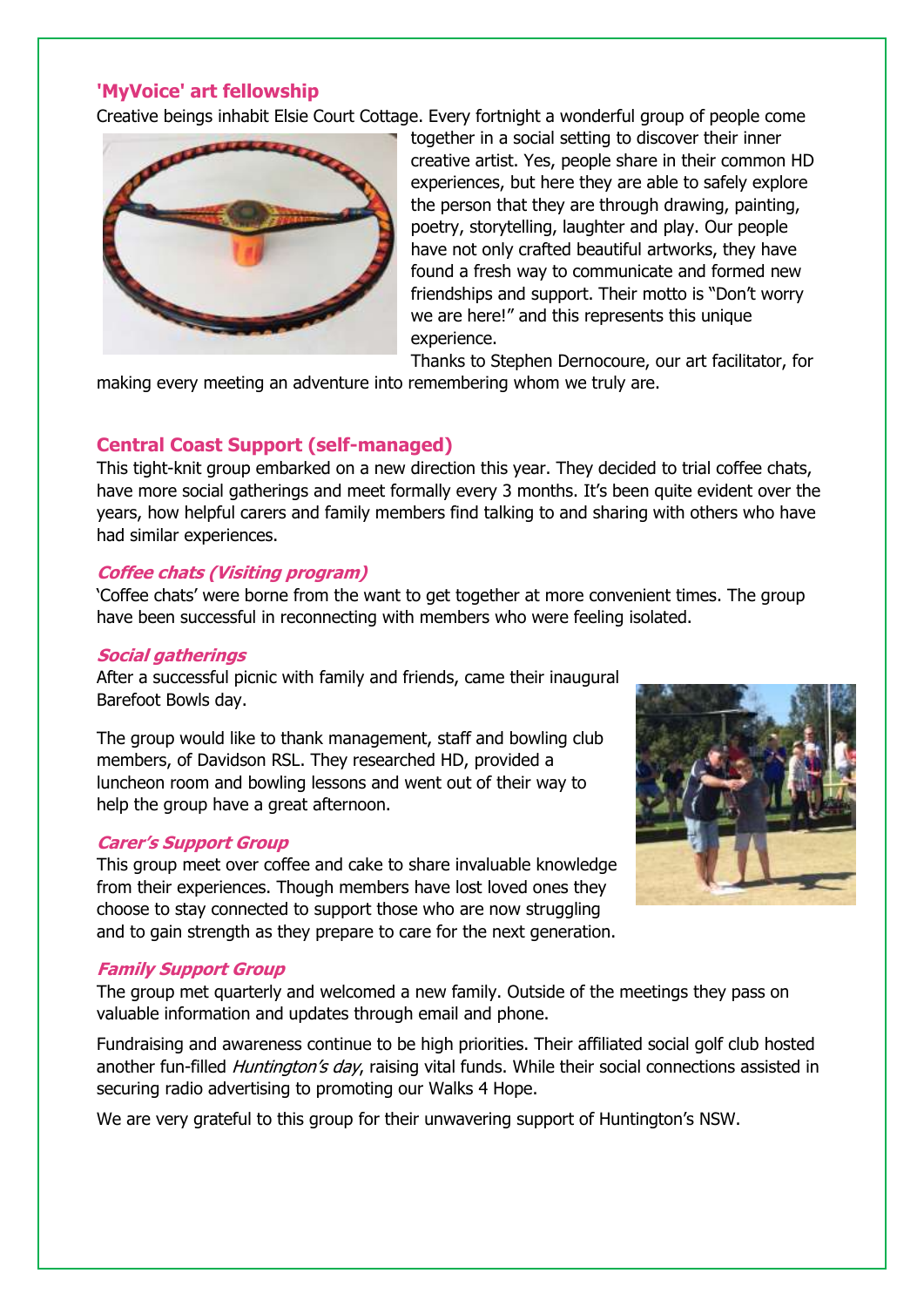## **West Ryde Carers Support Group**

The attendance at this well-established support group averages 12 each month and continues to be hosted by Huntington's NSW. The group is guided through current concerns and requests topical presentations to aid their carer education. It is facilitated by the NSW HD Service Social Workers with some input from our Executive Officer.

## **Living Well with HD education seminars**

Two information sessions for people and families of those who were newly diagnosed were facilitated by the HD Outreach Service staff, one hosted at Elsie Cottage. The seminars were created after receiving feedback that families wanted early information and tips on social services, exercise; diet; memory and planning aids; planning ahead and research updates. Both sessions were well attended, and we look forward to hosting them again next year.

#### **NDIS**

This year we have seen the National Disability Insurance Scheme (NDIS) fully roll out in NSW and ACT. We have been busy investigating how our community needs us to be involved within the NDIS and how we can make the transition and pathways easier for HD families. The outcomes of these investigations will become apparent in the coming year.

### **Volunteers**

#### **Regular assistance**

Thanks to Stewart who is now in his 4<sup>th</sup> year of being a Social club assistant and driver. The club would not run as smoothly without him and would lack the banter element.

Thanks also to Robyn for the lovely home cooked meals she prepares for our Social club members.

Special thanks to Masumi for the careful effort she provides as our Office Assistant.

#### **Student placement program**

We partnered again with the Sydney Medical School's Master of Genetic Counselling program, at the University of Sydney. Our part is to provide student placement opportunities to Post Graduate students who are interested in experiencing the "lived" experiences of those with a neuro degenerative disease. This year's cohort assisted with our Social club and Art fellowship as well as researching ideas for a community engagement initiative.

Amanda Dickey Programs Officer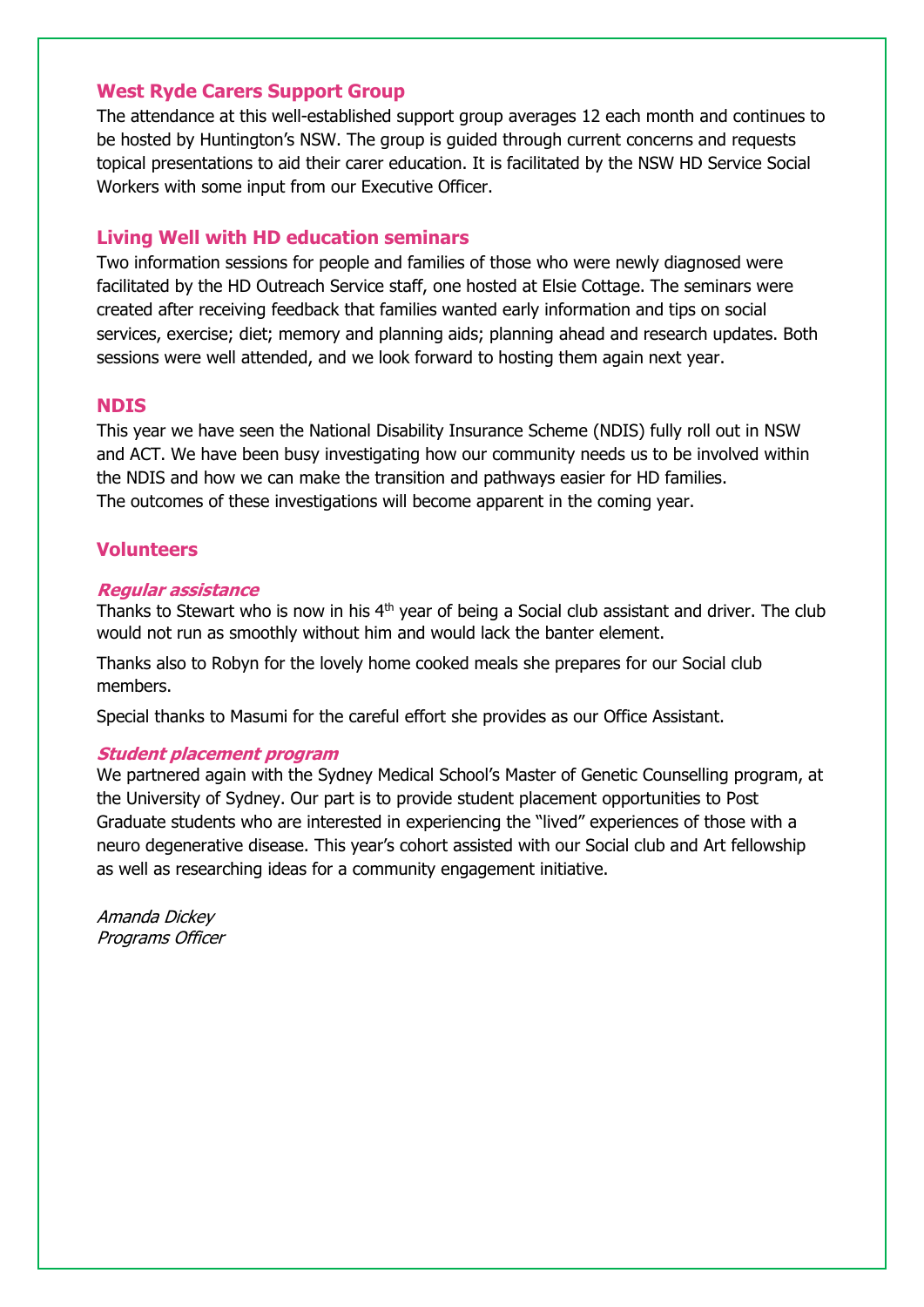# **Rural and Regional Support Program**

#### **Regional Trips**

During the past year the program has provided information, support and referrals to family members, people with HD or at risk for HD, health professionals and community organisations. The Rural Social Worked has worked collaboratively with the HD Clinic at Westmead to provide holistic care for families in rural and regional areas whilst on regional and rural visits and as a support when families attend the HD Clinic. A working relationship has been established with Sibling Care at Westmead Children's Hospital and Huntington's NSW to allow the children of families that travel from rural and regional areas to have their children looked after while they attend appointments at the HD Clinic at Westmead Hospital.

#### **Partnerships**

Partnerships have been formed with Carers NSW and Ability Links. The partnership with Ability Links, which is a local government initiative as a fore-runner to the National Disability Insurance Scheme (NDIS), has been in various geographical areas, including the Mid North Coast, Far North Coast, South Coast and Newcastle. This partnership has allowed us to form support groups at Port Macquarie and the forward planning for another group in the Illawarra. The partnership with Carers NSW was to provide a six-week therapeutic group for carers of people with Huntington's disease.

#### **Talk-Link**

Talk-Link was developed in conjunction with Carers NSW. The group is conducted via phone and is designed to reach carers who may not have the opportunity to participate in a face-to-face support group or in some cases have never been able to be a part of a support group. It was collaboratively agreed that the facilitators of the group would be from Carers NSW and Huntington's NSW, utilising knowledge and understanding of carers and Huntington's disease. The process of establishing and conducting a group via a telephone allowed us to reach carers from the north, south and west of NSW.

Key elements important to each person were discussed prior to agreeing to participate and enrolling for the group. Participants of the group have formed rapport with each other after discussing topics that can be emotive and difficult. The group started was nine participants but reduced to six due to unforeseen circumstances. The topics covered included coping with stress, communication, boundaries, grief and loss and self-care with a focus on participants gathering knowledge and skills on how to deal with each topic that was discussed. Considerable peer education took place within the group with significant interactions and discussions between participants and the facilitators. The program was well received by all participants and it is anticipated that further Talk-Link groups will be held in the near future.

#### **Support Groups**

The Port Macquarie support group which was established in May meets monthly with an average attendance of eight at each meeting. Huntington's NSW negotiated with Ability Links in Coffs Harbour to transport carers from the far north coast to the group in Port Macquarie, such is the need for support groups for families.

The Inheritance movie was screened in Port Macquarie in September with support from Ability Links. The movie was well attended by families and members of the local community attended. Contact was also made with a number of new families from the area some of whom now attend the support group.

The Wollongong group is in its infancy however it has attracted around 10 people at its initial meetings.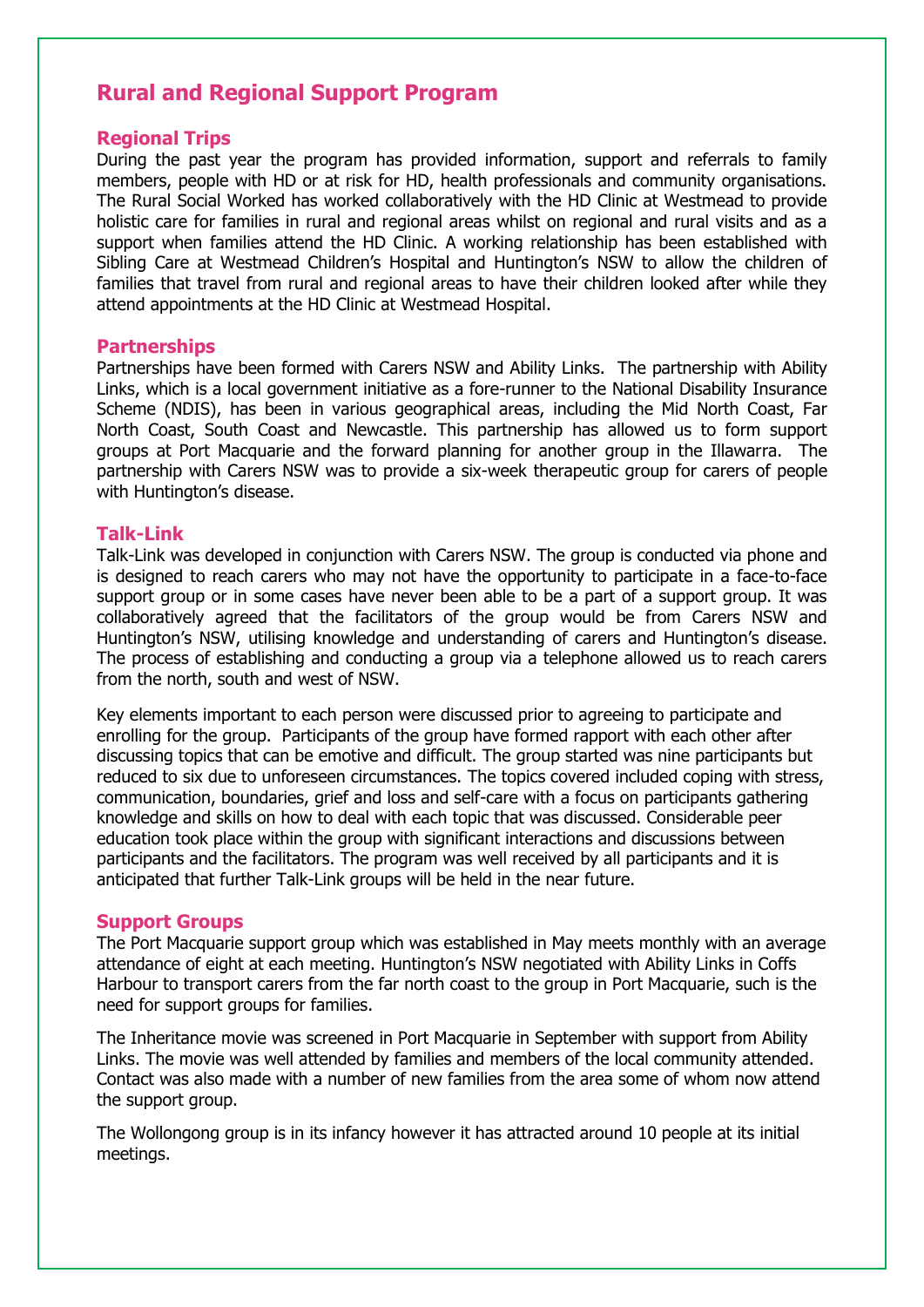#### **Newcastle Carers Group**

The support group in Newcastle, established more than 20 years ago, meets monthly with a steady attendance of between 6 and 9. Since the establishment of a small Huntington's NSW office at Jesmond Neighbourhood Centre, the group has been meeting at the centre. The group have commented on the convenience of meeting at the centre, the disability access and parking at the door. The focus of the group has been growing the number of people attend the group. One group member has also produced a flyer to be distributed to doctor's surgeries, community centers, hospitals and services who work with people effected by HD. This flyer was designed with the focus of growing the number of people attending the Newcastle carers group. The support group elected to have a screening of The Inheritance movie at the hall in the Neighbourhood Centre in September and it was attended by twenty people.

# **ACT Support Group**

This group meets bi-monthly, usually for Saturday lunch and is attended by families from Canberra and surrounding areas. It is facilitated by Felicity O'Neil and when possible a staff member from the Association has also attended.

Julie Leto Rural Social Worker

# **Representation and Relationships**

Our Executive Officer, Robyn Kapp, represents Huntington's NSW on the Neurodegenerative and Neuromuscular Working Party of the NSW Agency for Clinical Innovation. The purpose of the working group is to provide leadership and direction in developing recommendations on how to deliver and/or enhance current and emerging models of care to improve health care performance for people living with ND & NM conditions. Robyn is also the Support Group Representative on the NSW Brain Banks Donor Committee.

The NSW Agency for Clinical Innovation invited us to be part of a Non-Government Organisation workshop to consult on, and provide input to, two projects: the development of a Consumer Enablement Framework and the NSW Telehealth Framework and Implementation Strategy work plan. We are represented at this roundtable by Amanda Dickey.

The Newcastle Neurological Group was formed during the trial of the NDIS in the Newcastle area. The group meets monthly is attended by our Rural Social Worker, Julie Leto and representatives from a number of organisations for neurological disorders. The group has been looking at the impact of the NDIS on participants with neurodegenerative diseases as well as the ever changing framework of the NDIA.

We enjoy an excellent working relationship with the HD Clinic and Outreach Service at Westmead Hospital; St Joseph's Hospital and the Sister Maria Cunningham Centre, Auburn; Children's Hospital, Westmead and John Hunter Hospital, Newcastle. Quarterly Liaison meetings are held with relevant staff members of these institutions and Robyn Kapp is the Consumer Representative on the SMCC Management Committee.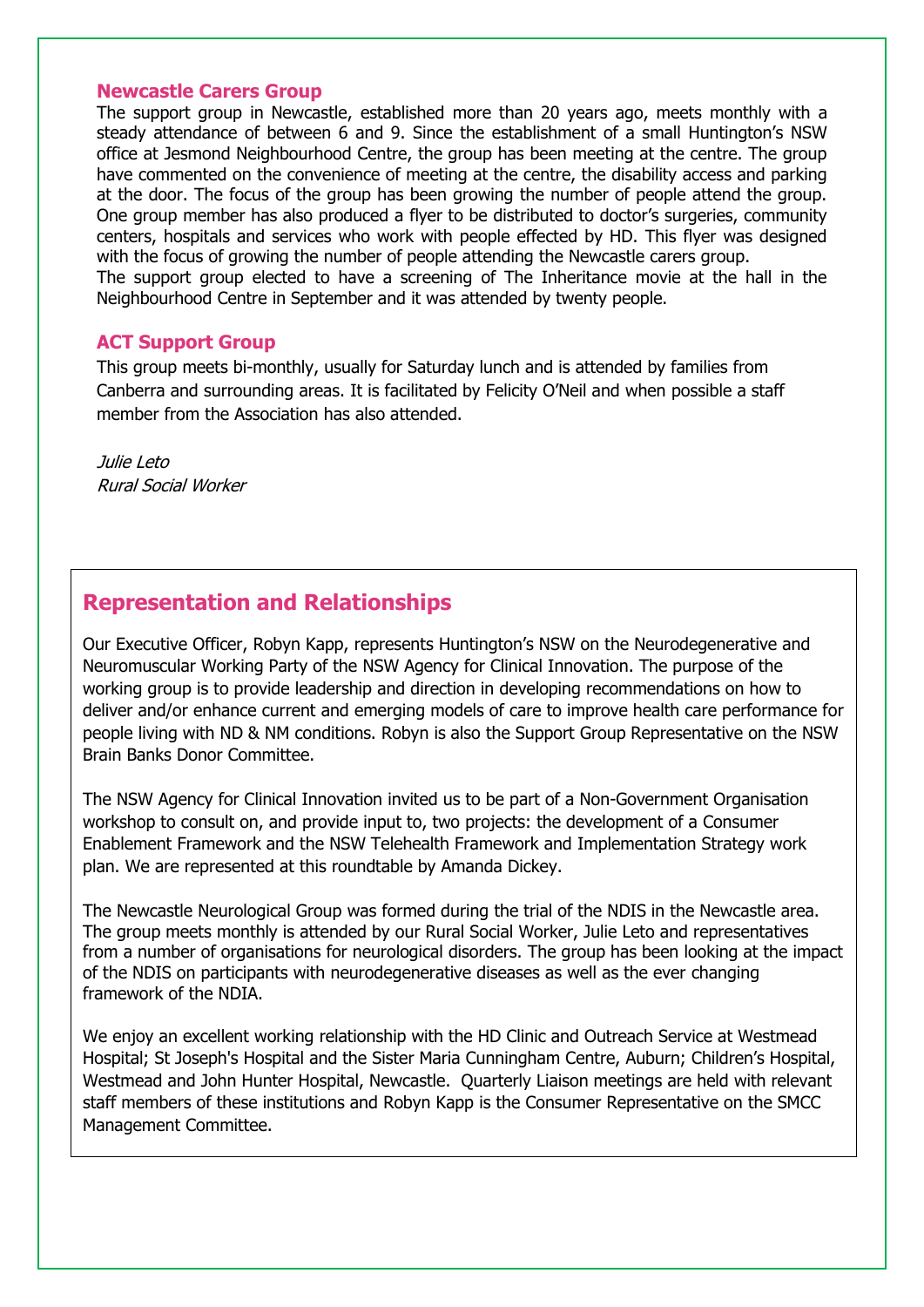# **Youth Liaison Program**

In February this year, Huntington's NSW Youth Connection Program (HDYC) was launched. The primary goal of this program is to promote and increase the psychological and emotional wellbeing of children and young people impacted by Huntington's Disease through the delivery of a youth focussed service.

It has been identified that there are over 400 children and young people from NSW and the ACT impacted by HD. Through providing effective, long term engagement and early intervention, the program aims to foster resilience and strength in these young people to improve their quality of life and prepare them for potential crises that being impacted by HD will most likely bring.

To facilitate this program, HNSW employed the world's  $8<sup>th</sup>$  Huntington's specific youth worker. There was a great response to the launch of this program from the international HD youth worker community and the Huntington's Disease Youth Organisation (HDYO) upon learning that HNSW had started this youth program.

All the international youth workers have been in contact to offer their support and share their information and advice on starting similar youth programs in their areas. This collaboration and shared information in relation to program design has been and will continue to be an invaluable resource for the NSW Youth Connection Program. All workers have been communicating on telephone and by email, and also meeting periodically throughout the year on skype for an international HD worker support meeting where they are able to share ideas, case studies and offer each other much needed support.

Another encouraging response has been from the Huntington's professionals in NSW. The first part of this program involved meeting with these professionals to inform them of the program's launch and prepare them for referring to the service. All the Huntington's professionals have responded with understanding and enthusiasm and are making some great referrals to the service on behalf of the HD families in their care, resulting in these families being able to access a more holistic care that includes a service with a focus on the emotional wellbeing of children and young people impacted by HD.

As part of the commitment to collaboration with these HD professionals, HDYC was asked to present a session at September's NSW Health Huntington's Disease Seminar for Family Carers. This was positively received and will hopefully be the start of many such collaborative interagency events for HDYC. This continued work together is the key to this program being ongoing and successful and has, so far been a very positive experience.

During these first few months, the program has been able to connect with a number of children and young people. These engagements have been varied in their approach and purpose. Some have been individual engagements with young people, some have been with children, their parents and their extended families, and others have been solely with parents.

The work with individual young people has been predominately counselling and referrals. Some of this counselling has been focussed around a family's transition from having a relatively 'well' parent to that parent's needs changing considerably with the advancement of HD. HDYC has engaged and helped these young people navigate their way through these crisis situations whilst maintaining relatively 'normal' lives, attending school, continuing to be involved in sport, creative pursuits and social commitments.

Other engagements with individual young people have been around the complexities that surround the decision to test or not to test for HD, whilst some have been around supporting the young person who has already made the decision to test and is awaiting results, as this can be a potentially volatile time for a young person.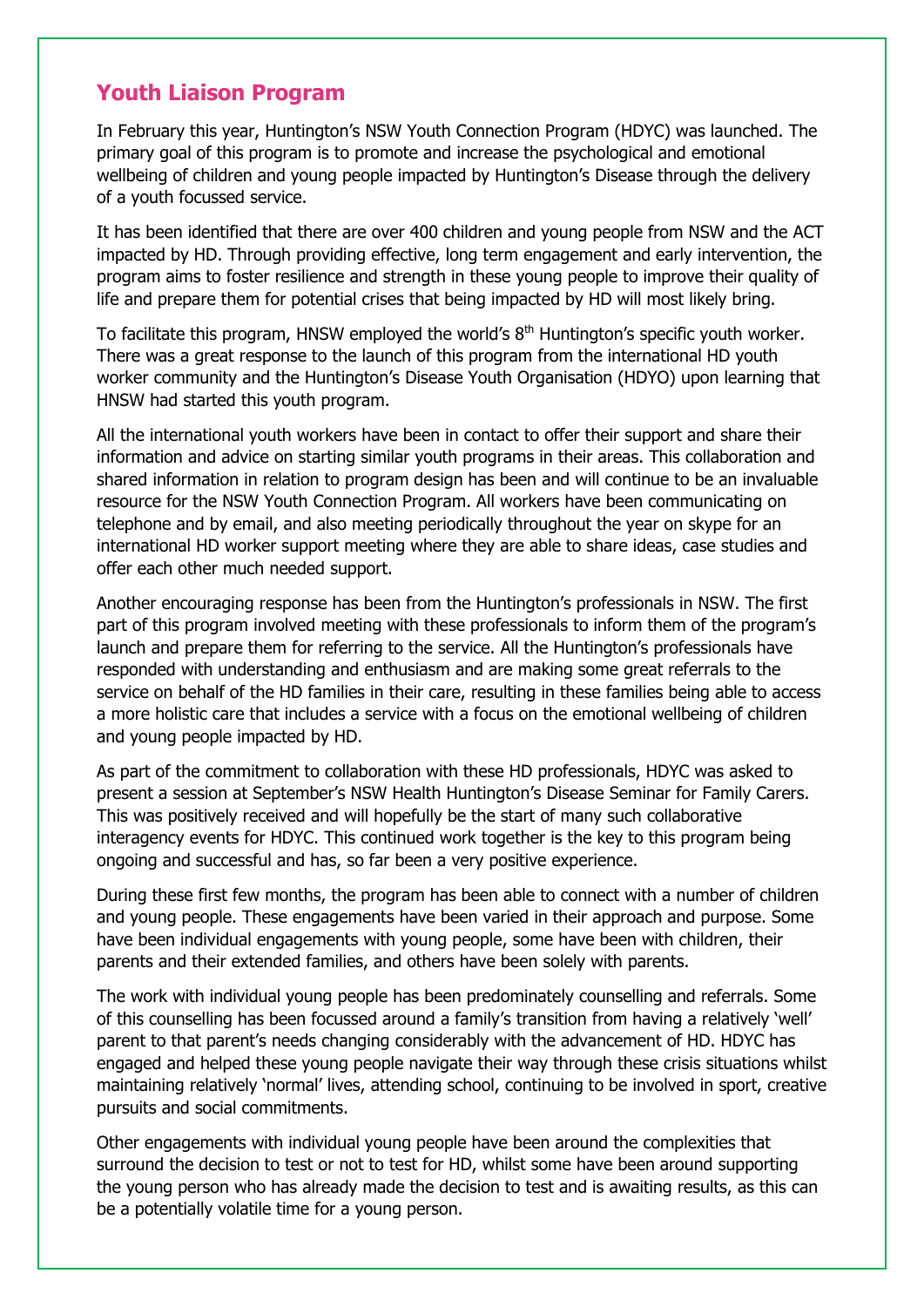The other part of this program's work so far has been family work with a child/young person focus. This has included engagement with parents in order to guide them to best understand and support their own children in relation to HD and give them the tools to utilise and the confidence in their ability to communicate effectively with their children in relation to the impacts HD is having and will potentially have in the future.



To support and encourage this youth engagement a strong identity has been created for the program over these initial months both visually and conceptually, with youth focussed flyers, business cards and a Facebook page for people to both interact with and utilise as a platform for engaging with the youth worker directly.

The aim of this promotional aspect of the program was to appeal to young people and reiterate that this is a youth focussed service specifically for them, differentiating it from the other available HD services that are being utilised by their parents/carers. The flyers and business cards have been made available to all staff at the HD outreach service, Westmead Hospital and they are currently giving these out to families that they feel would benefit from engagement with the service.

This is an exciting time for this new program as it grows and evolves to meet the needs of the young people in our HD community and we thank the HD community and HD professionals for their enthusiasm, fundraising and support for this new service.

Amy Hale Youth Liaison Worker

# **Special Acknowledgements**

The Association acknowledges the following with sincere appreciation for their contributions throughout the year:

- NSW Health
- NSW Family & Community Services
- Neville Barrett from Salvation Army Stores
- HLB Mann Judd
- Our donors including those who give though our telemarketing program.
- Organisations and health professionals who have worked alongside HNSW, especially
	- Dr Clement Loy, Director, NSW HD Service, Westmead Hospital;
	- Cecelia Lincoln, Colleen McKinnon, Terry McGill and the staff of the NSW Huntington Disease Service;
	- Dr Elizabeth McCusker, Therese Alting and the Research Team, Westmead Hospital;
	- Fiona Richards, Predictive Testing Program, Children's Hospital, Westmead;
	- John Conaghan, John Hunter Hospital;
	- John Geoghegan and the staff of the Sister Maria Cunningham Centre and St Joseph's Hospital, Auburn.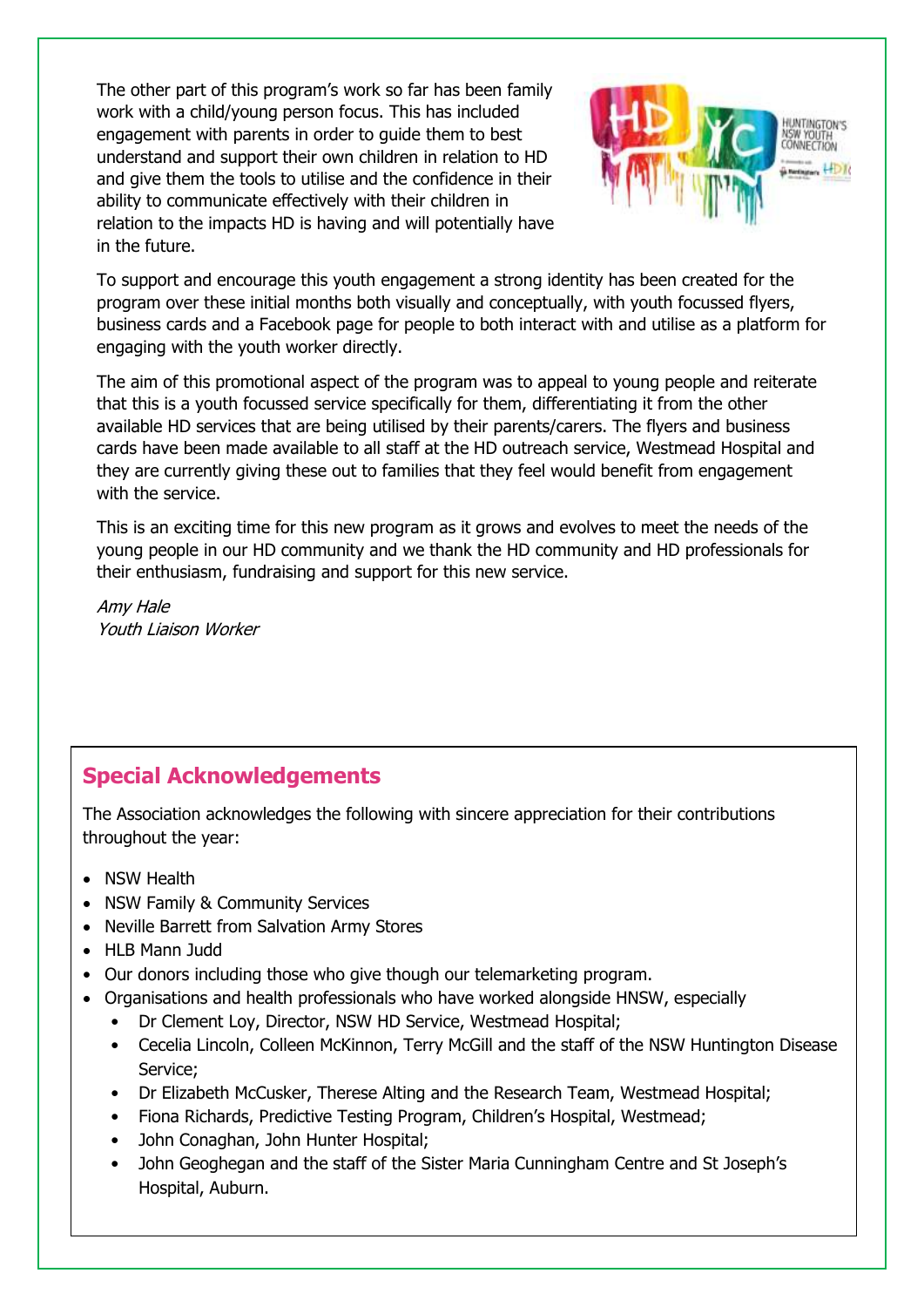# **Fundraising Highlights**

# **Darwin to Perth**

The year kicked off early in February with a golf day at Blackheath in the Blue Mountains. This was the second fundraising event organised by Bob Montgomery, Bill Pixton and the Sunrise Rotary Club in anticipation of Bob's cycle from Darwin to Perth. They were a passionate bunch of people all doing their very best to help someone else and really were 'on board' for Bob's marathon cycle. We loved all the photos and updates on the cycle from Darwin which resulted in an incredible \$52,715 for Huntington's NSW and Motor Neurone NSW. We don't believe Bob has finished yet, look out for the next adventure in 2018!

# **Hunter Bikers**

The Hunter Bikers is a group of people who have dedicated their year to selling raffle tickets to raise funds for Huntington's NSW. They have been amazing, giving up weekends and any opportunity they can find to sell raffle tickets, race days, pubs, fairs… you name it they are there. The raffle will be drawn in 2018. Apart from selling raffle tickets they have created so much awareness for HD in the Hunter district. We are so proud and grateful to them, particularly Michael Curtis, Stephen Meek, Kelly and Brittani Faulkner.

# **High Teas**

Kumar Periera, former Master Chef contestant, hosted a very elegant high tea in Pyrmont. This was lots of fun, hats, makeup 'touch up' bar and lots of prosecco with yummy treats. We are looking forward to Kumar joining us again in 2018 for something different.

Kerrie Fitzpatrick pulled off a fantastic High Tea at the 'Bowlo' in Windsor, she is always committed to raising funds and even managed to get Susan Templeman, Federal MP for Macquarie as her guest speaker.

Rachael Brooking was busy in Orange in September and once again organised a high tea on the same day as the Walk 4 Hope!

# **Denman Devils Old Boys**

Robyn and I travelled to Denman in May to meet the Denman Devils Old Boys. There we met up with Jodie and Barry Sowter. Not quite knowing what to expect, we found ourselves in the middle of a football field in Denman (upper Hunter) being presented with a cheque for \$4,000.

# **Huntington's Awareness Month - September**

What a month that was across the state, with so many things happening:

- The Inheritance Screening in Orange and Port Macquarie
- Trivia at the Lady Hampshire in Camperdown
- Walk 4 Hope Croudace Bay, Canberra, Parramatta and Orange
- High Tea in Orange
- Guinness Book of Records attempt 'Hunt for Red Head' in Orange
- Westmead Hospital Stall
- St Joseph's Hospital Stall
- Hunter Valley Extravaganza Raffle
- Settler's Tavern Golf Day and Trivia
- Jasmin from the International Grammar School

At all the walks, we met new families and caught up with old families. Although every walk is the 'Walk 4 Hope' they are all different and each year changes. This year we raised around \$80,000 across all four walks. Congratulations and thank you to all our fundraisers for their support and generosity. We look forward to the  $5<sup>th</sup>$  anniversary of Walk 4 Hope in 2018!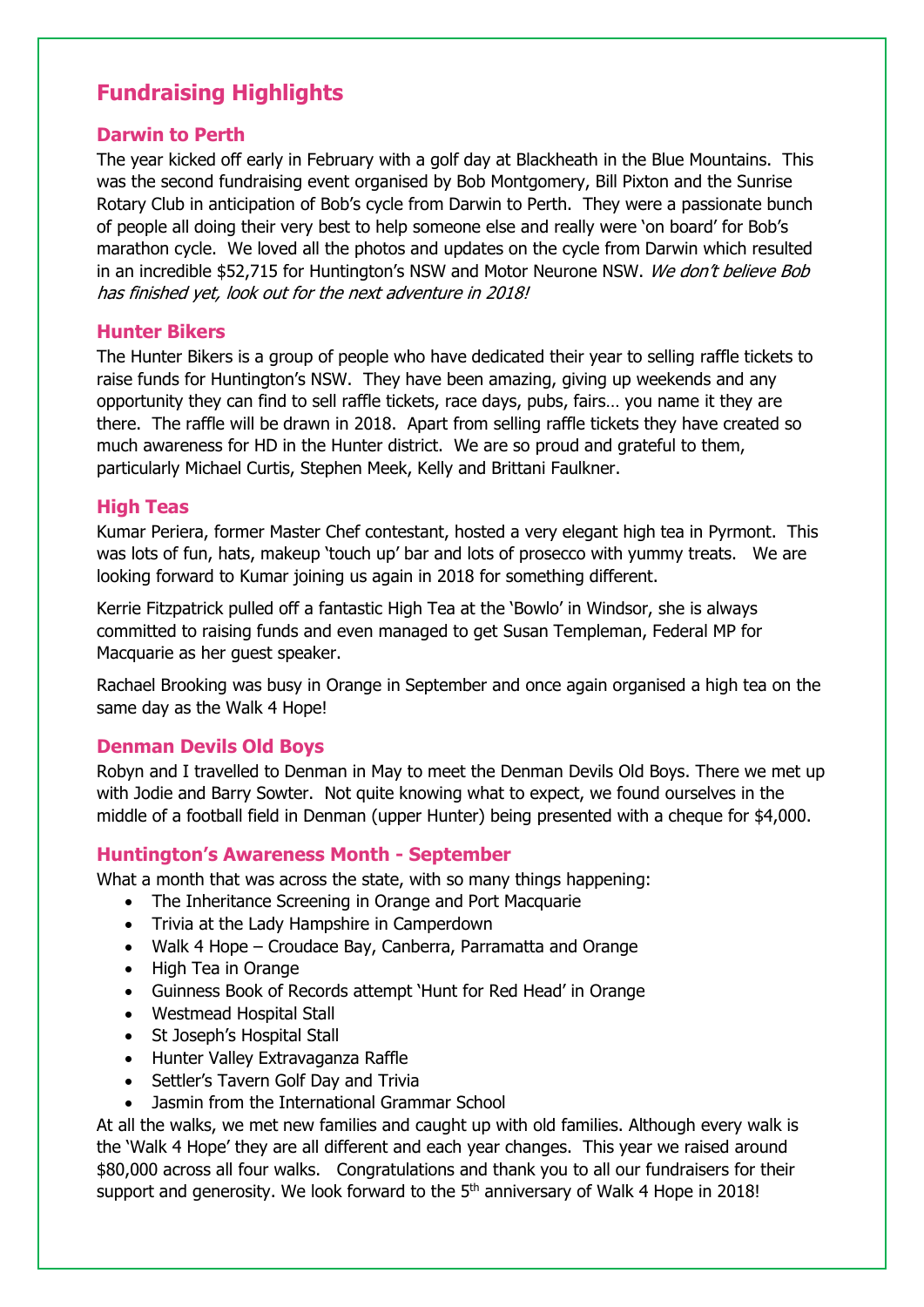#### **Australian Doctors Orchestra**

Earlier in the year we were invited to meet with Drs Cathy Fraser and Clement Loy who are members of the Australian Doctors Orchestra (ADO) organising committee. This resulted Huntington's NSW being the chosen charity to benefit from the ADO's 25<sup>th</sup> anniversary concert. Many months of hard work culminated in a fantastic concert entitled "Bolero" held at The Concourse in Chatswood. We are extremely grateful to the ADO committee, particularly Cathy and Clement who worked tirelessly to obtain meaningful sponsorship for the event. It was a huge 'win win' for HNSW – the concert was attended by over 900 people and a complete sellout concert with major drawcard classical guitarist, Slava Grigoryan.

Each and every one of these events had many volunteers – too many to name all and we could not have done it without them – they made it all possible.

#### **Media**

Media coverage included The Project Channel 10, ABC Central West, Talking Lifestyle with Tim Webster, Win TV, NOVA Radio network.

#### **Thank You**

Thanks to the following organisations and people for raising both funds and awareness for Huntington's NSW throughout the year.

Veronica Ali, Rachael Brooking, Rachel Cook, Michael Curtis, Brittani Faulkner, Kelly Faulkner, Mark Faulkner, Kerrie Fitzpatrick, Cathy Fraser, Julie George, Alex Gualtieri, Angela and Dennis Hiscock, Glenette Jeffrey-Konig, Jasmin Kohl, Stephen Meek, Bob and Jenny Montgomery, Clement Loy, Kumar Pereira, Bill Pixton, Aiden Roberts, Barry Sowter, Garry Wrench. Active Locums, Australian Chamber Orchestra, Australian Doctors Orchestra, Captain Cook Cruises, Device Technologies, Douglass Hanly Moir Pathology, Hunter Biker's Inc, Lions, Parramatta and Elermore Vale, Loviz Arts, Maui Jim, Meriton, Neilson Foundation, Omega Ensemble, Parramatta Cheerleaders, Pfizer, Selby and Friends, Settler's Tavern Social Golf Club, Suncorp, Taylored Images, The Lady Hampshire Hotel, The Springs, The Star, Vittoria Coffee, Western Sydney University.

Pauline Keyvar Fundraising & Marketing Consultant